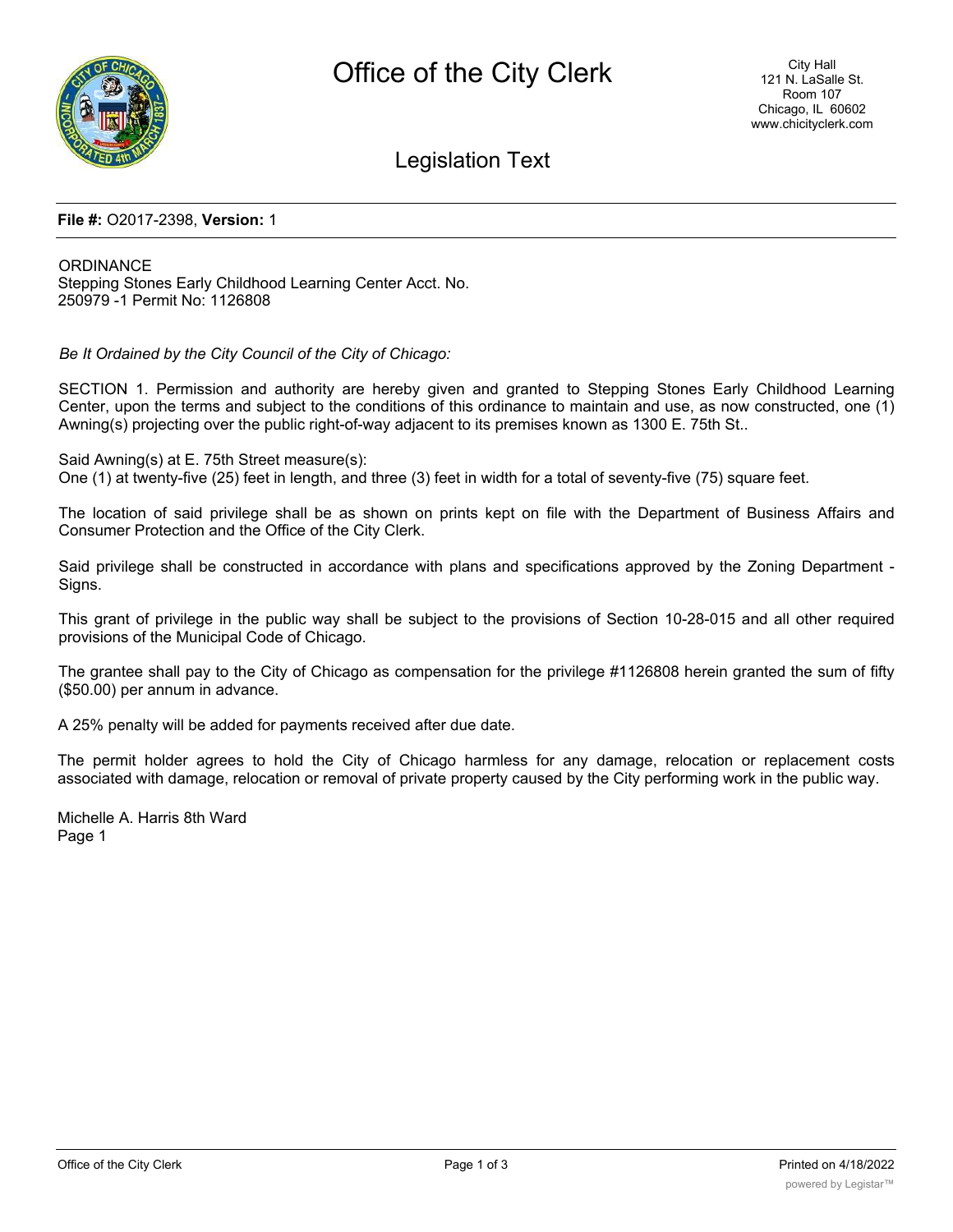### **File #:** O2017-2398, **Version:** 1

Authority herein given and granted for a period of five (5) years from and after 03/14/2017.

(Page 3 of 4)

**0**

**^\_ <sup>17</sup>**

# *9\*'*

Department of Business Affairs and Consumer Protection

Small Business Center - Public Way Use Unit Cily Hall - 121 N. LaSalle Street, Room 800 • Chicago, IL 60602 312-74-GOBIZ/312-744-6249 • (312) 744-1944 (TTY) http://ww\v <http://ww/v> citvofchicago.org/bacr <http://citvofchicago.org/bacr>)

**03/29/2017**

**Alderman Michelle A. Harris**

Ward # 08 City of Chicago City Hall, Room 200 121 North LaSalle Street